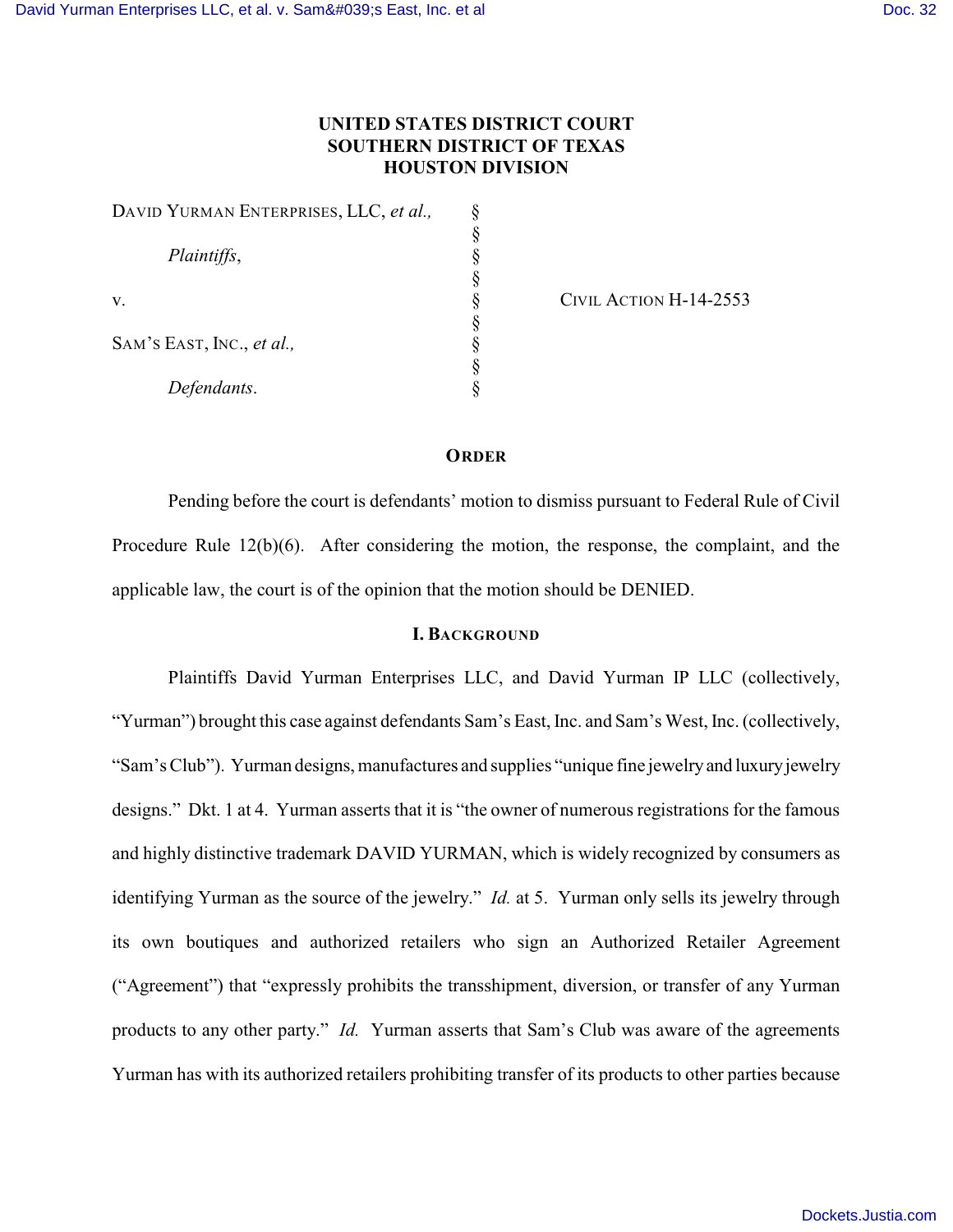this requirement is well known in the retail industry, particularly among retailers of jewelry products. *Id.* 

According to Yurman, Sam's Club operates as a national "wholesale club." It is undisputed that at least some Sam's Club stores are selling authentic Yurman jewelry products. *Id.* at 6. It is also undisputed that Sam's Club is not a Yurman-authorized retailer of its jewelry. *Id.* Yurman alleges that Sam's Club intentionally sought out, directly or indirectly, and purchased, Yurman jewelry from one or more of Yurman's authorized retailers, even though it knew the retailers were prohibited from engaging in such a transaction. *Id.* After purchasing the jewelry, Yurman alleges that Sam's Club prominently advertised and promoted the jewelry in its stores and on its website, in an effort to drive traffic to its stores. *Id.* In the stores, Yurman asserts, Sam's Club is displaying Yurman products, placards and packaging displaying the Yurman trademark, and "what purport to be Yurman-issued certificates of authenticity." It is undisputed that the products being sold are authentic Yurman products. The problem, Yurman explains, is that Sam's Club's "conduct creates the false impression that Sam's Club is among Yurman's network of authorized retailers, and has caused consumer confusion and disappointment." *Id.* at 7. "For example, Sam's Club has been unable, at the point of sale, to service customers purchasing and/or attempting to purchase DAVID YURMAN jewelry products sold in its stores, as would an authorized Yurman retailer." *Id.* 

Yurman brings five claims as a result of the harm it claims it has suffered due to Sam's Club's actions: 1) Trademark infringement in violation of 15 U.S.C. § 1444; 2) False Designation of origin in violation of 15 U.S.C. § 1125(a); 3) Tortious interference with a contract; 4) Unfair Competition; and 5) Injunctive relief from Sam's Club's wrongful conduct. Sam's Club has moved to dismiss these first four claims pursuant to Federal Rule of Civil Procedure Rule 12(b)(6) for failure to state a claim upon which relief can be granted. Dkt. 10. In short, Sam's Club argues that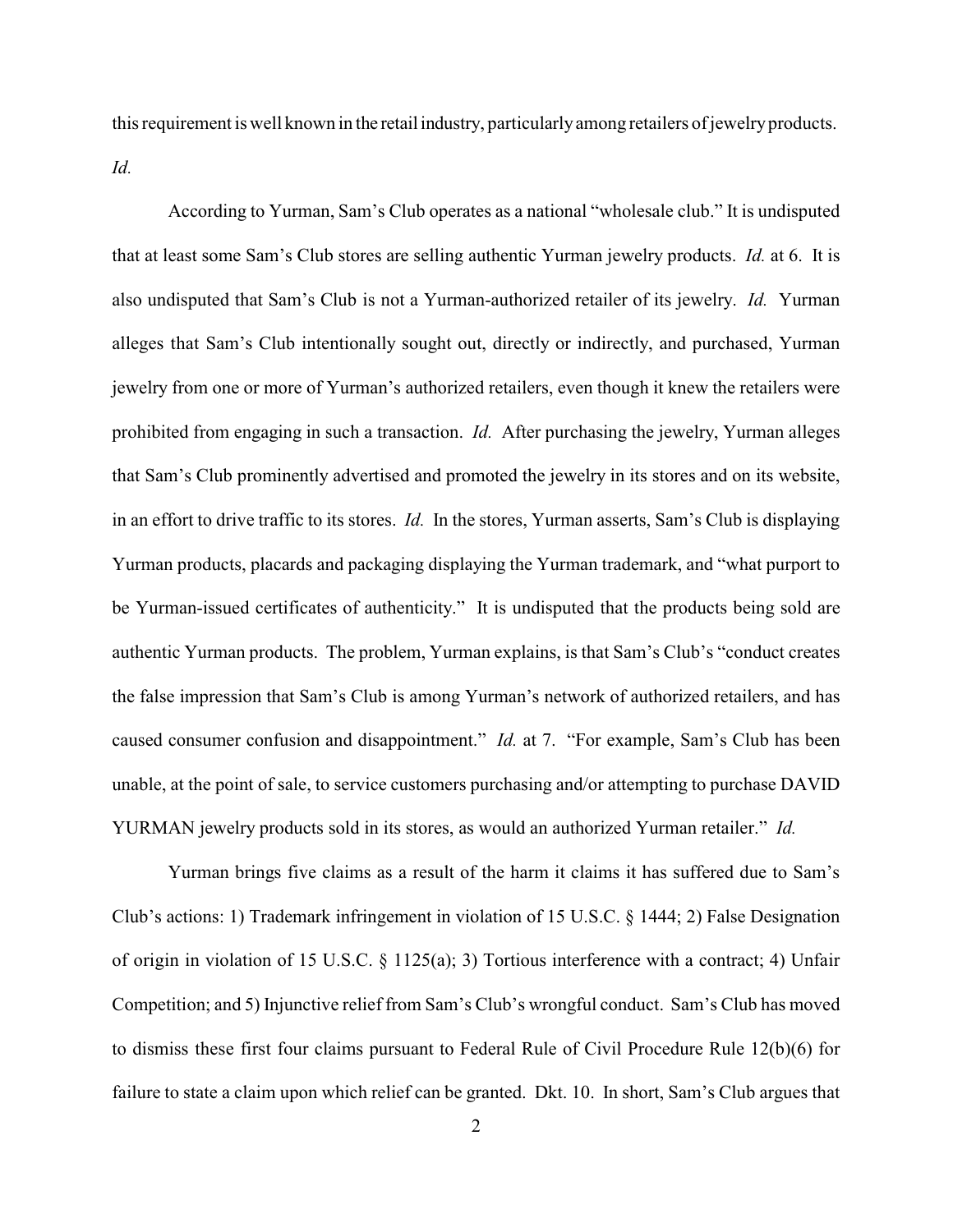Yurman's trademark infringement claim is barred by the "first sale" doctrine, and therefore its false designation of origin claim fails, too. Sam's Club also argues that Yurman fails to state a claim for tortious interference, and without some independent tort or other illegal conduct, the tort of unfair competition is not a viable claim. Yurman has timely responded.

### **II. LEGAL STANDARD**

A court may dismiss a complaint for "failure to state a claim upon which relief can be granted." Fed. R. Civ. P.  $12(b)(6)$ . To survive a Rule  $12(b)(6)$  motion to dismiss, a plaintiff must plead "enough facts to state a claim to relief that is plausible on its face." *Gines v. D.R. Horton, Inc.*, 699 F.3d 812, 816 (5th Cir. 2012) (quoting *Bell Atl. Corp. v. Twombly*, 550 U.S. 544, 570, 127 S. Ct. 1955 (2007)). "A claim has facial plausibility when the plaintiff pleads factual content that allows the court to draw the reasonable inference that the defendant is liable for the misconduct alleged." *Ashcroft v. Iqbal*, 556 U.S. 662, 678, 129 S. Ct. 1937 (2009). "Factual allegations must be enough to raise a right to relief above the speculative level . . . on the assumption that all the allegations in the complaint are true (even if doubtful in fact)." *Twombly*, 550 U.S. at 555. As part of the *Twombly-Iqbal* analysis, the court proceeds in two steps. First, the court separates legal conclusions from well-pled facts. *Iqbal*, 556 U.S. at 678–79. Second, the court reviews the wellpled factual allegations, assumes they are true, and then determines whetherthey "plausibly give rise to an entitlement of relief." *Id.* at 679. Though a defendant can seek dismissal on an affirmative defense, dismissal will only be granted if the defense is "established by the face of the complaint." *Janvey v. Suarez*, 978 F. Supp. 2d 685, 702 (N.D. Tex. 2013). Finally, because "a Rule 12(b)(6) motion is viewed with disfavor and rarely granted, a complaint may not be dismissed unless it appears *beyond doubt* that the plaintiff can prove no set of facts in support of his claim which would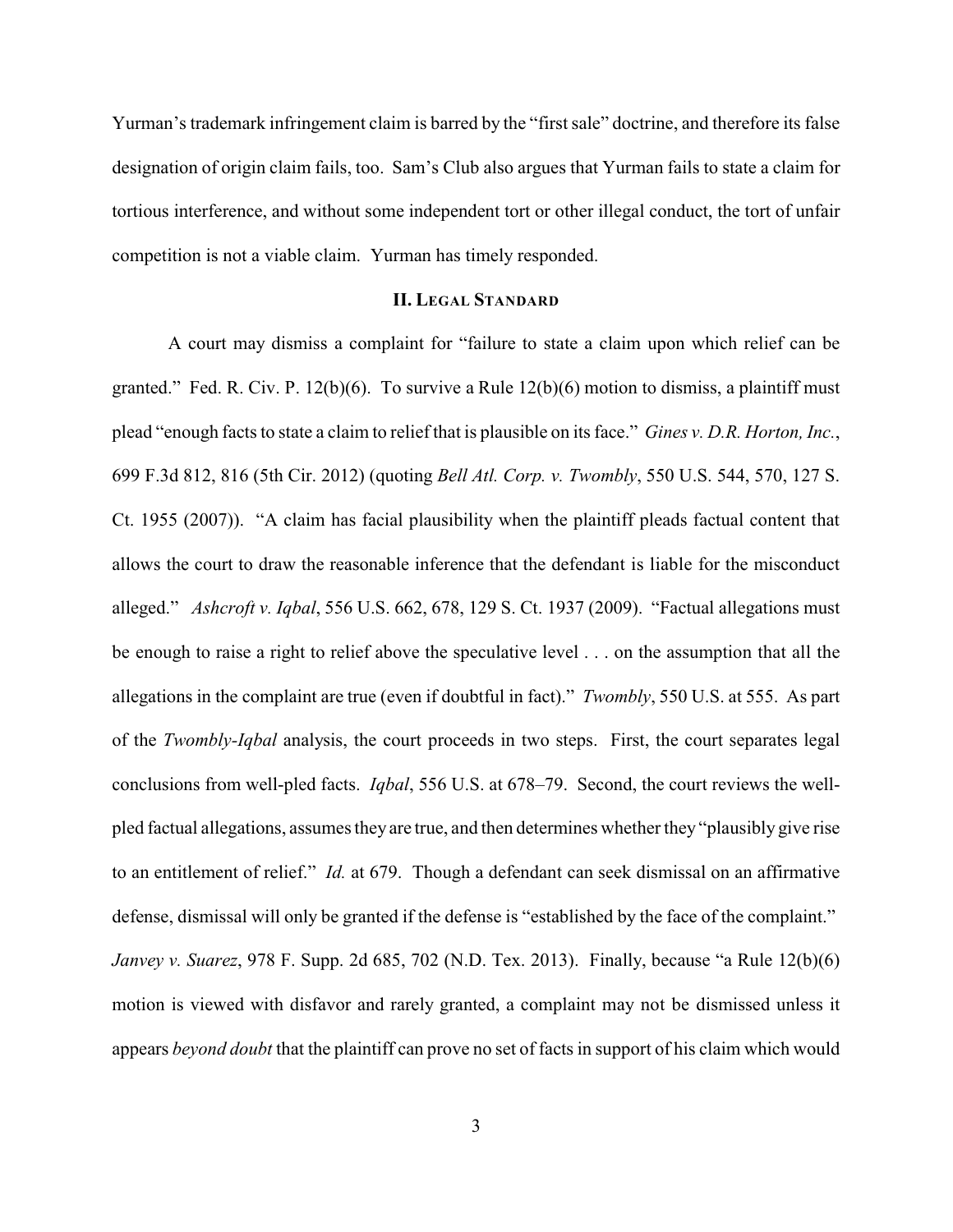entitle him to relief. *Leleux v. United States*, 178 F.3d 750, 754 (5th Cir. 1999) (emphasis added) (internal quotations omitted).

#### **III. LAW AND ANALYSIS**

#### *A. Trademark infringement in violation of 15 U.S.C. § 1114*

## *1. Parties' Arguments*

Yurman alleges that it holds several registrations for the trademark David Yurman. Dkt. 1 at 8. Yurman also alleges that the display of the jewelry and its packaging; the prominent placement of placards, certificates, and other Yurman materials; and the prominent advertisement of Yurman products in its stores and on its website to create foot traffic to the stores, all create the false impression that Sam's Club is authorized to sell Yurman products and that its products have been sourced directly from Yurman. *Id.* at 6–9. Yurman alleges that this use of the Yurman trademark is likelyto cause confusion or mistake as to an affiliation, connection or association between Yurman and Sam's Club, or as to the origin, sponsorship, or approval of Sam's Club's sale of Yurman jewelry. *Id.* at 8.

Sam's Club argues for dismissal by claiming that the trademark infringement claim is barred by the "first sale" doctrine. More specifically, because Sam's Club is reselling genuine goods under the Yurman mark, it argues, there is no potential for consumers to be confused that the mark owner is the source of the goods. Dkt. 10 at 5.

#### *2. Substantive Law*

To prevail on a claim of trademark infringement under the Lanham Act, Yurman must show 1) Yurman possesses a valid mark; and 2) Sam's Club's use of Yurman's trademarks creates a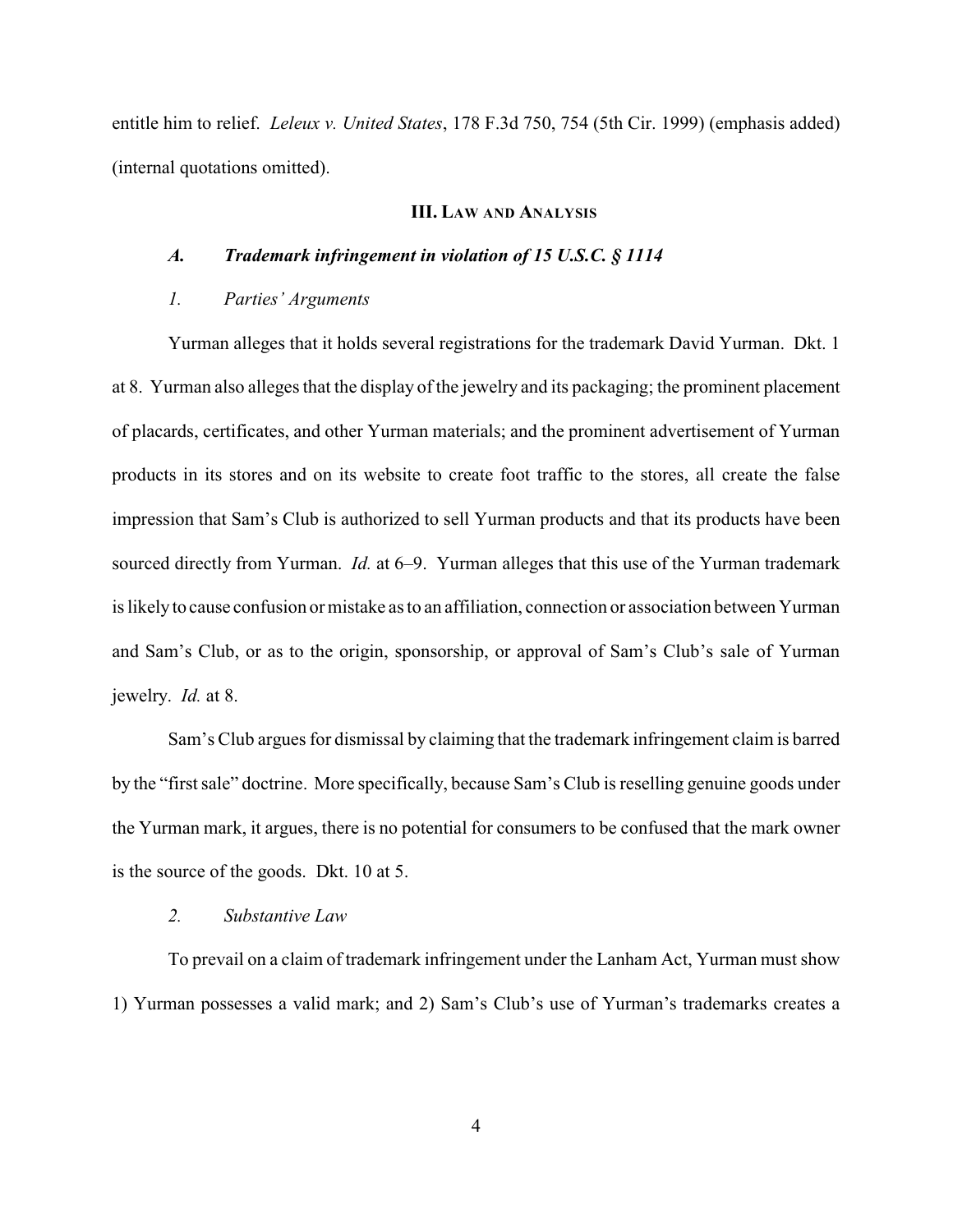likelihood of confusion as to source, affiliation, or sponsorship.<sup>1</sup> Nat'l Bus. Forms &Printing, Inc. *v. Ford Motor Co.*, 671 F.3d 526, 532 (5th Cir. 2012). "The mere reproduction of a trademark does not constitute trademark infringement if there is no likelihood of confusion." *Nat'l Bus. Forms,* 671 F.3d at 526*.* (quoting 4 J. Thomas McCarthy, McCarthy on Trademarks and Unfair Competition § 25:28 (4th ed. 2009)). A "likelihood of confusion" means that confusion is probable. *Id.* And, the court "must consider the marks in the context that a customer perceives them in the marketplace." *Id.* (quoting *Scott Fetzer Co. v. House of Vacuums Inc.*, 381 F.3d 477, 485 (5th Cir.2004)). This includes how the mark is presented in advertisements, such as, for example, whether it is the only mark on the advertisement or one of many marks on an advertisement. *Fetzer*, 381 F.3d at 485–86. The "[p]rominent and pervasive use of a mark will suggest affiliation," but "mere reference to a marked product will not." *Nat'l Bus. Forms,* 671 F.3d at 526.

The court also reviews the "first sale rule," an argument raised by Sam's Club for why plaintiffs have not pled a claim upon which relief can be granted. Under the rule "a distributor who resells trademarked goods without change is not liable for trademark infringement." *Mary Kay, Inc. v. Weber*, 301F. Supp. 2d 839, 852 (N.D. Tex. 2009) (internal quotations omitted). However, there are two exceptions to the rule: 1) "[t]he doctrine does not protect alleged infringers who sell trademarked goods that are 'materially' different from those sold by the trademark owner;" and 2) the doctrine will not protected alleged infringers "if theyhave given off the false impression that they are affiliated with or sponsored by" the trademark owner. *Id.* The second exception is relevant to

 $1$  Though a complete analysis of the likelihood of confusion is unnecessary at this point, courts consider the following nonexhuastive list of "digits of confusion," to assess the likelihood of confusion: (1) the type of mark allegedly infringed, (2) the similarity between the two marks, (3) the similarity of the products or services, (4) the identity of the retail outlets and purchasers, (5) the identity of the advertising media used, (6) the defendan's intent, and (7) any evidence of actual confusion; and (8) the degree of care exercised by potential purchasers. *Bd. of Supervisors for La. State Univ. Agric. & Mech. Coll. v. Smack Apparel Co.*, 550 F.3d 465, 478 (5th Cir. 2008). "No single factor is dispositive, and a finding of a likelihood of confusion need not be supported by a majority of the factors." *Id.*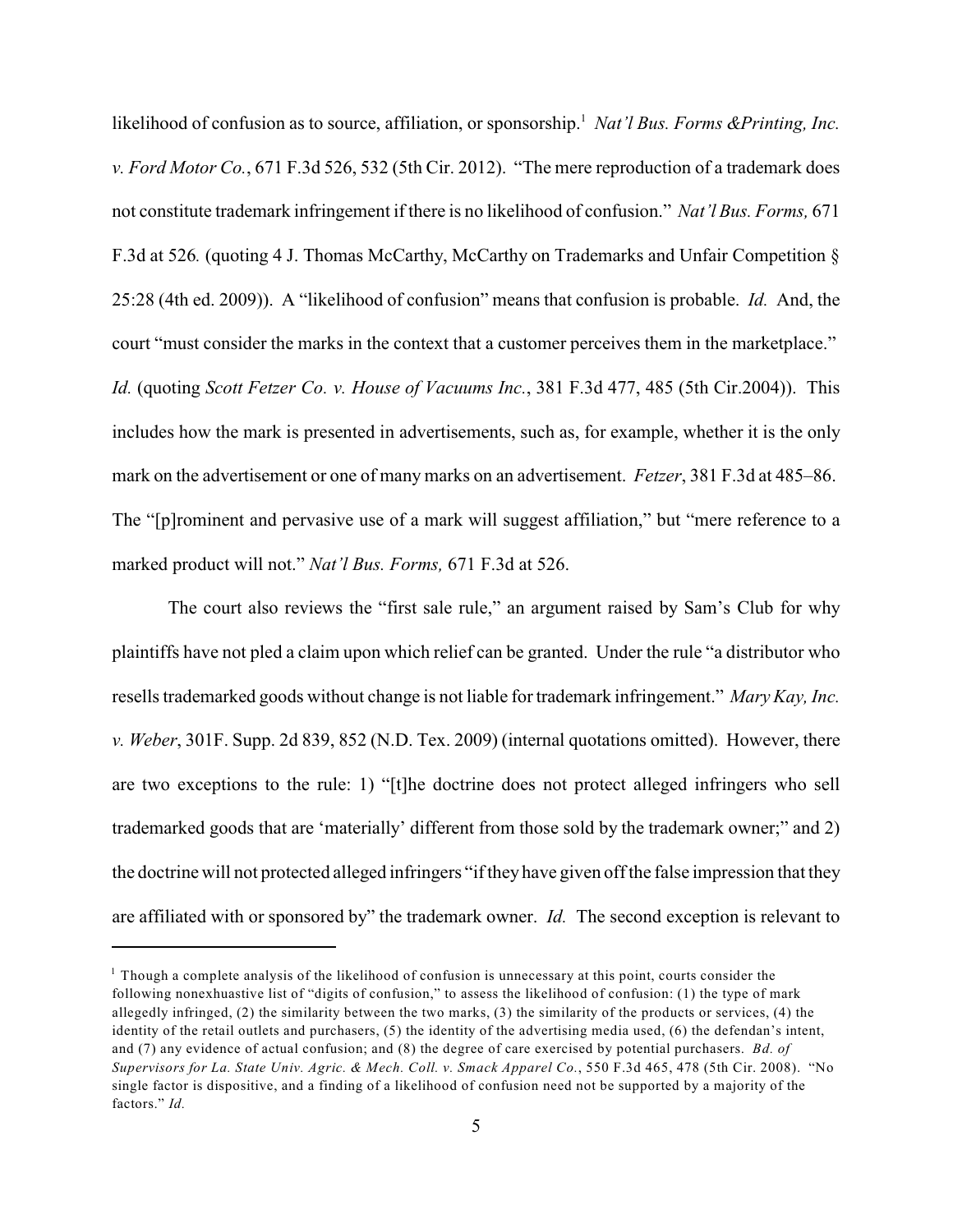this case. Under this rule, an unauthorized dealer may use a mark to advertise or promote truthfully that it sells a certain trademarked product, so long as the advertisement or promotion does not suggest affiliation or endorsement by the mark holder. *Id.* (quoting *Fetzer*, 381 F.3d at 484).

#### *3. Analysis*

Yurman has pled that it possesses a valid mark. Therefore, the court focuses on whether Yurman has pled sufficient facts to show that the use of the trademark creates a likelihood of confusion about an affiliation between Sam's Club and Yurman. Yurman has pled that the stores had Yurman products and materials prominently displayed, which suggests the Yurman products were highlighted more than other products. Further, Yurman has pled that Sam's Club had prominent advertisements of the Yurman products on its website in an effort to drive foot traffic to its stores, which suggests the Yurman jewelry was featured in a way that other jewelry was not. The context of the use was that Sam's Club was featuring Yurman products more aggressively and prominently than other products to gain more traffic to its stores. Because the "[p]rominent and pervasive use of a mark will suggest affiliation,"Yurman has pled sufficient facts to state a plausible claim for relief at this point based on a likelihood of confusion as to an affiliation between Sam's Club and Yurman. *Nat'l Bus. Forms,* 671 F.3d at 526.

However, much of Sam's Club's motion hinges on its "first sale rule" defense, arguing that the rule renders Yurman's claim meritless. But the defense must be apparent on the face of the claim, and the rule does not apply if Sam's Club has given off the false impression that it is affiliated with Yurman. *Mary Kay, Inc.*, 301F. Supp. 2d at 852. Sam's Club relies heavily on *Matrix Essentials*, a Fifth Circuit decision reviewing a district court's summary judgment dismissal of a false designation of origin claim, to say that the mere unauthorized stocking and sale of trademarked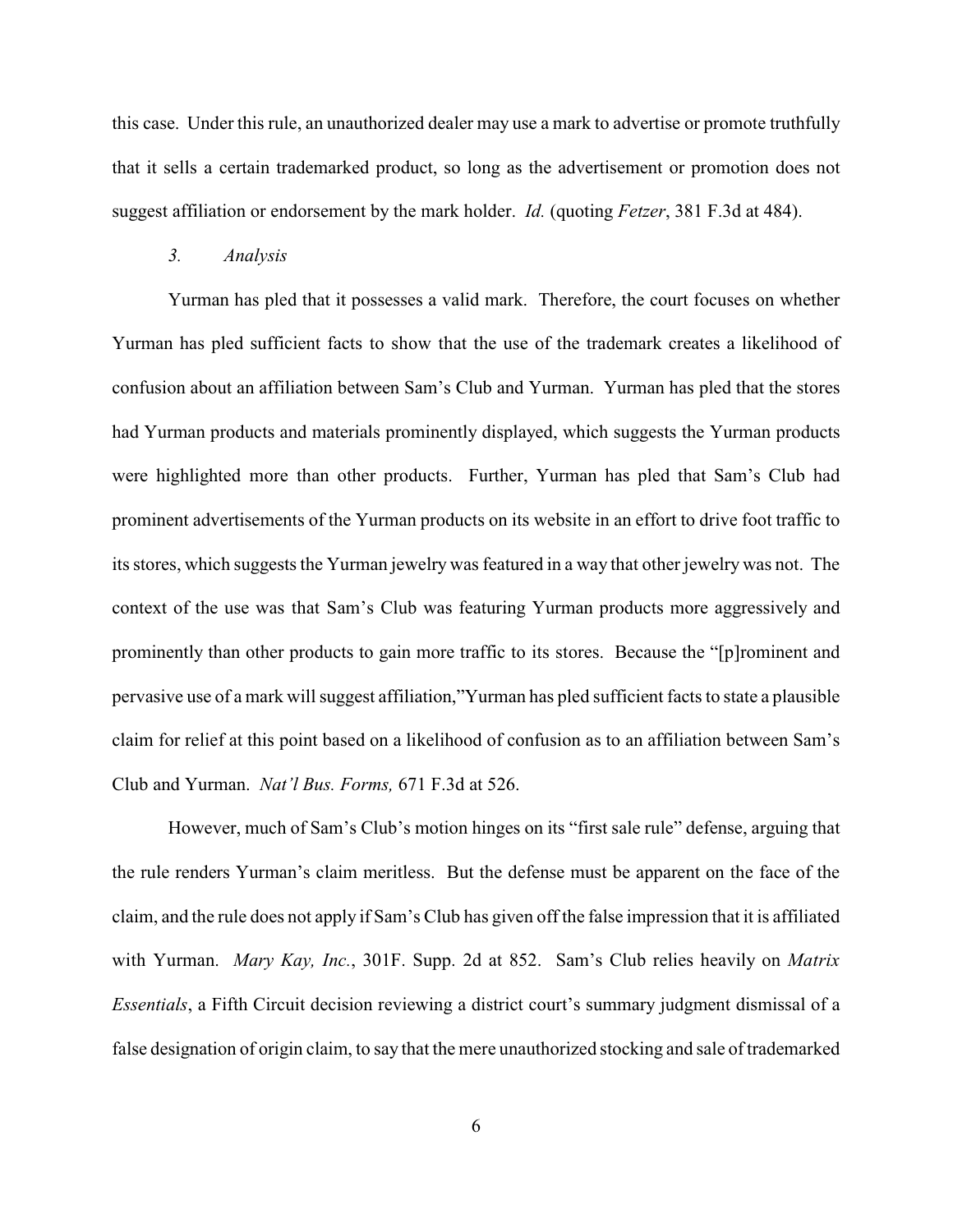products is not a trademark violation, and therefore Yurman's claim fails. *Matrix Essentials, Inc. v. Emporium Drug Mart, Inc., of Lafayette*, 988 F.2d 587, 593 (5th Cir.1993).

As to this defensive argument, the parties do not dispute that the mere unauthorized stocking and sale of trademarked products is not a trademark violation. Yurman, however, alleges more than the mere unauthorized stocking and sale is occurring here. Yurman also alleges prominent and aggressive advertising, including on the Sam's Club's website, and a prominent display of Yurman materials and jewelry within its stores. *Matrix Essentials* anticipates that if more action is taken beyond mere unauthorized stocking and sale of a trademarked product, a claim might survive summary judgment. Of course, this court has already decided that sufficient facts have been pled to support the trademark infringement claim, Sam's Club only relies on *Matrix Essentials*' analysis of a false designation of origin claim to claim a defense applies at this point, and this court is only at the motion to dismiss phase, where "a complaint may not be dismissed unless it appears beyond doubt that the plaintiff can prove no set of facts in support of his claim which would entitle him to relief." *Leleux*, 178 F.3d at 754.

For all of these reasons, Sam's Club's motion to dismiss the trademark infringement claim is DENIED.

### *B. False designation of origin in violation of 15 U.S.C. § 1125(a)*

#### *1. Parties' Arguments*

Yurman reiterates its factual arguments from the infringement claim, asserting that through Sam's Club's actions, it is "creating the false impression that it is authorized to sell DAVID YURMAN-branded products at discounted prices at retail, that its sale of DAVID YURMANproducts has been authorized or sponsored byYurman, and/or that such DAVID YURMAN-branded products have been sourced directly from Yurman, when in fact none of these things are true."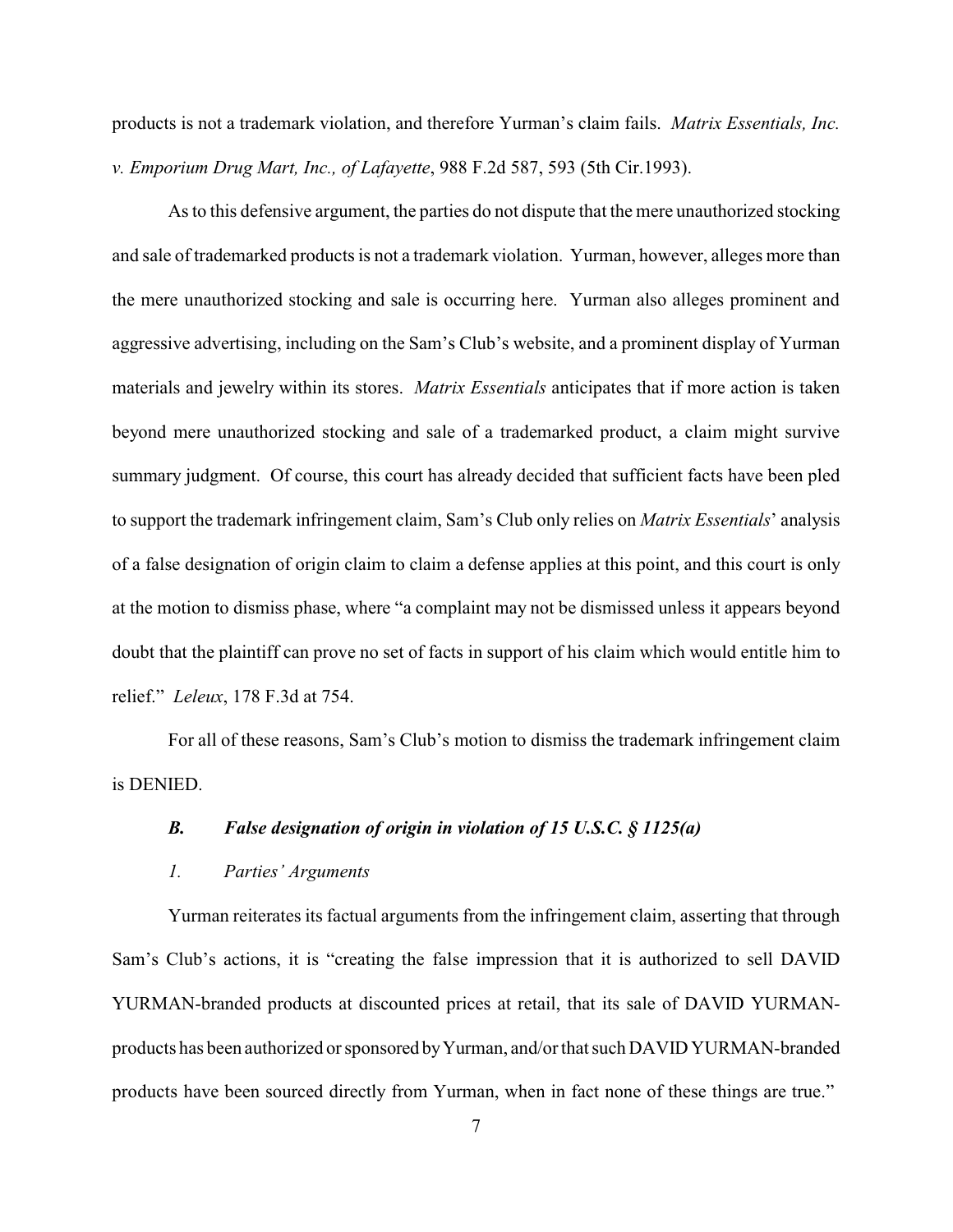Dkt. 1 at 8–9. Yurman also asserts that Sam's Club's creation of this false impression has harmed Yurman and its relationships with authorized retailers. *Id.* at 7.

Sam's Club responds that because false designation of origin claims stand or fall with trademark infringement claims, Yurman's false designation of origin claim fails for the reasons its trademark infringement claim fails. Dkt. 10 at 7.

## *2. Substantive Law*

The Fifth Circuit regularly states the elements of a claim under 15 U.S.C. § 1125 to be: "(1) A false or misleading statement of fact about a product; (2) Such statement either deceived, or had the capacity to deceive a substantial segment of potential consumers; (3) The deception is material, in that it is likely to influence the consumer's purchasing decision; (4) The product is in interstate commerce; and (5) The plaintiff has been or is likely to be injured as a result of the statement at issue." *Pizza Hut, Inc. v. Papa John's Int'l, Inc.*, 227 F.3d 489, 495 (5th Cir. 2000). In summary, "a plaintiffmust demonstrate that the commercial advertisement or promotion is either literallyfalse, or that if the advertisement is not literally false, it is likely to mislead and confuse customers." *Id.*  (internal quotations omitted). The Fifth Circuit has recognized that, while an affirmative misrepresentation would certainly qualify as behavior in violation of section 1125, activity beyond mere unauthorized stocking and sale of goods that serves to actively mislead customers to believe the vendor is part of the trademark holder's authorized sales network could also qualify. *Matrix*, 988 F.2d at 593.

## *3. Analysis*

Sam's Club alleges that the defect in the false designation of origin claim is the same as that for the trademark infringement claim, which was whether confusion or a false impression as to the affiliation between Sam's Club and Yurman had been properly pled. Sam's Club also asserts that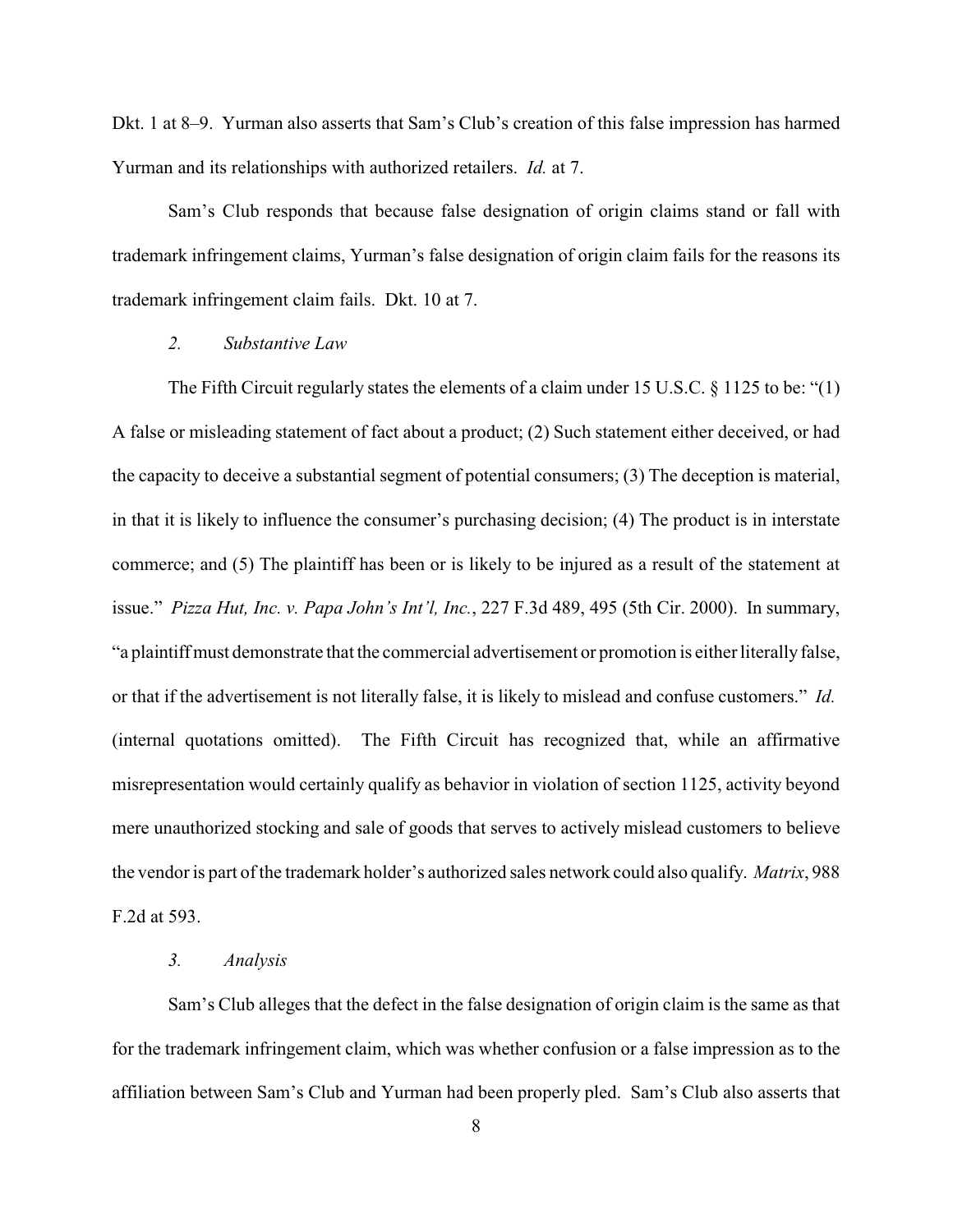its false designation of origin claim will stand or fall with the infringement claim. The court has determined that the trademark infringement claim stands, so Sam's Club's position is also that its false designation of origin claim stands. However, even if the court analyzed whether Yurman had properly pled a likelihood that Sam's Club's actions were likely to mislead and confuse customers, Yurman would succeed. Using the same reasoning as with the trademark infringement claim, the contention of aggressive and prominent displays and advertising in stores and on the website, in an effort to bring more people into the stores, is sufficient for now to claim that customers are being misled into thinking Sam's Club is part of Yurman's authorized sales network. Accordingly, Sam's Club's motion to dismiss the false designation of origin claim is DENIED.

### *C. Tortious interference with a contract*

### *1. Parties' Arguments*

Yurman alleges that it holds an Agreement with every one of the authorized retailers of its products, and these Agreements prohibit the transshipment, diversion or transfer of its products to any other party. Dkt. 1 at 9. Yurman alleges that Sam's Club knew about its established contractual relationships and about the prohibitions the Agreements contain, in part because the Agreements are well known in the industry. Further, Yurman claims that, notwithstanding its knowledge of the Agreements, Sam's Club obtained significant inventories of Yurman products to sell in Sam's Club stores throughout the United States, including the seven stores in this judicial district. *Id.* at 6, 10. Yurman also claims that Sam's Club could not have acquired such large inventories of its products without having intentionally induced Yurman retailers to breach their Agreements. *Id.* at 10. Based on this, Yurman claims that Sam's Club knowingly, wrongfully, maliciously, intentionally, and tortiously interfered with Yurman's contractual relationships with authorized retailers by inducing sales from the authorized retailers. Yurman claims these actions have caused it various harms.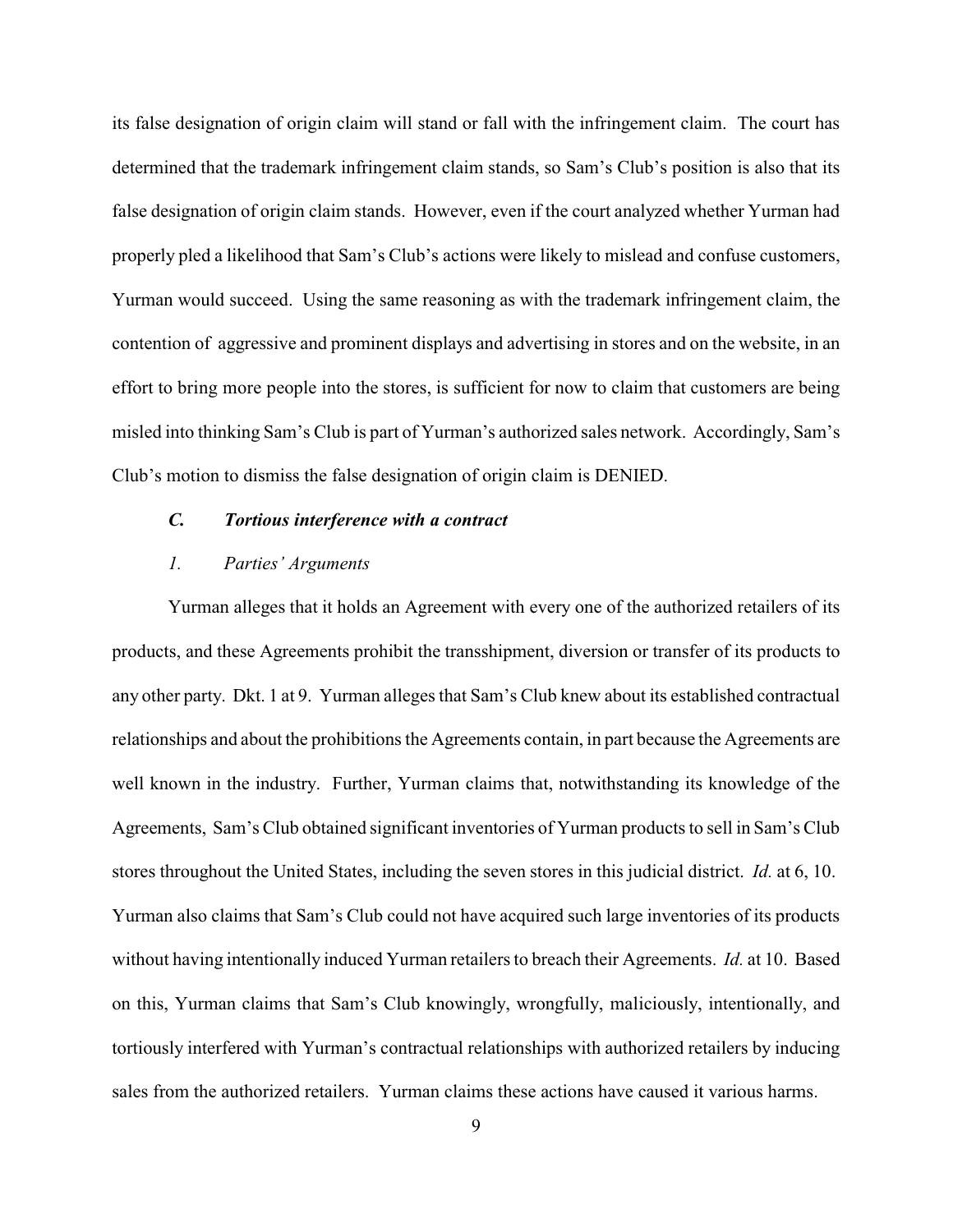Sam's Club asserts that Yurman has not sufficiently pled willful and intentional interference of a contract, and that Yurman has not alleged a proper factual basis for concluding that Sam's Club had knowledge of a contractual obligation between Yurman and its dealers, or that any agreement existed at all.

## *2. Substantive Law*

The elements of tortious interference with a contract claim are: 1) the existence of a contract subject to interference; 2) a willful and intentional act of interference; 3) which is the proximate cause of plaintiff's damages; and 4) actual damages or loss. *Farouk Sys., Inc. v. Costco Wholesale Corp.*, 700 F. Supp. 2d 780, 784 (S.D. Tex. 2010)."Liability for intentional interference may not be based on a simple allegation that the defendant performed certain acts; instead, there must be a finding that the defendant performed certain acts with the knowledge or belief that interference with a contract would result." *Id.* 

#### *3. Analysis*

Yurman has pled each legal element of a tortious interference claim, and has included facts to support its claim. First, Yurman expressly pleads that it holds specific agreements with its authorized retailers, including the contents of the agreements. Yurman then pleads that Sam's Club had actual knowledge of these Agreements because the fact that its authorized dealers sign these Agreements is well known among industry jewelry retailers, including Sam's Club. Even if Sam's Club did not actually know about the agreements originally, Yurman asked Sam's Club to stop its allegedly wrongful conduct of inducing the Yurman retailers to breach their agreements, at which point the Agreements would have been known. Dkt. 1 at 11. Sam's Club refused Yurman's request. *Id.* As to the element of intentional action, Yurman pled that it would not have been possible to have acquired such a large inventory of merchandise without inducing a breach of contract. While this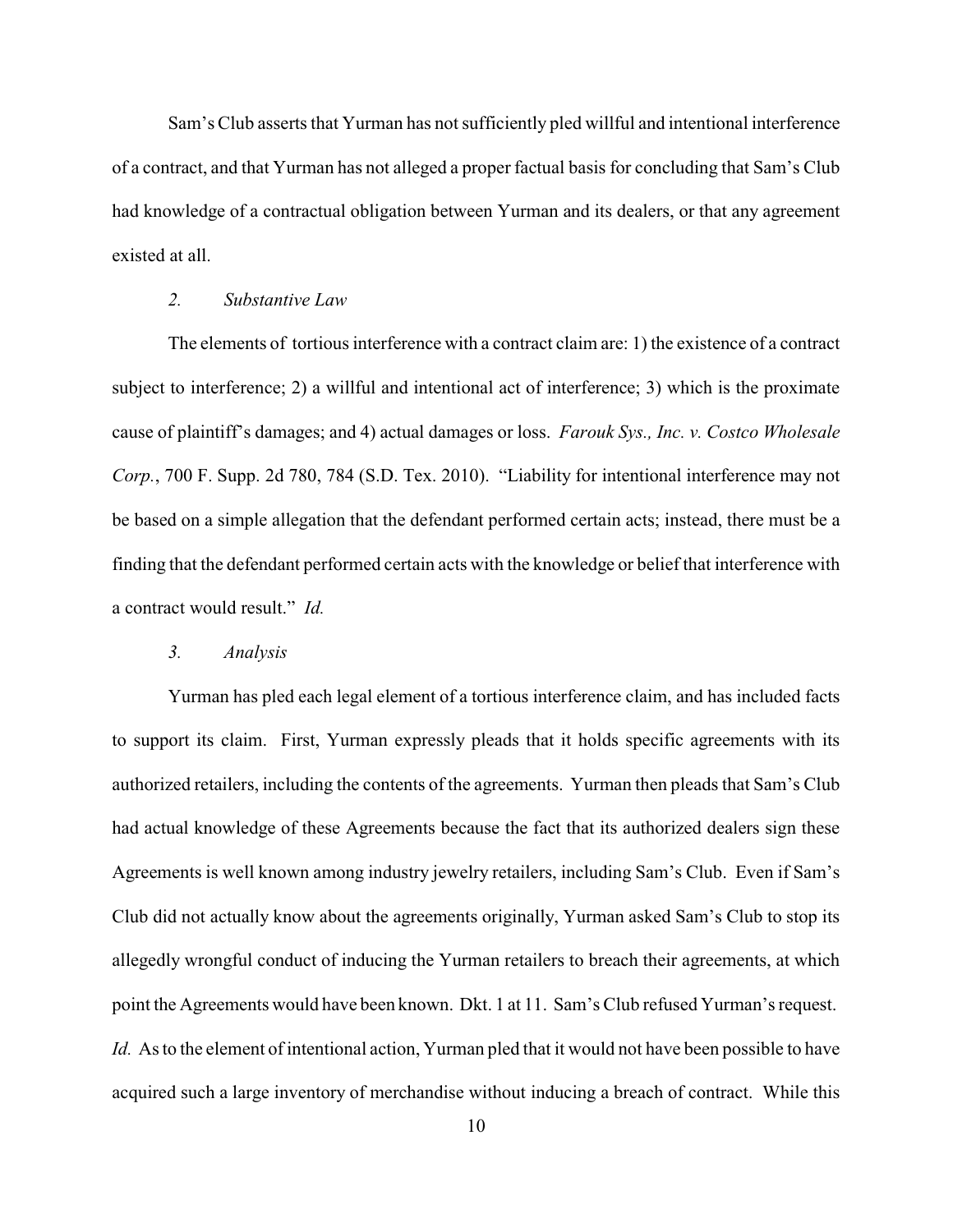is a circumstantial factual pleading, the court finds that before discovery, these pleadings are sufficient. *See Farouk Systems, Inc. v. Costco Wholesale Corp.*, 700 F. Supp. 2d 780, 784–85 (S.D. Tex. 2010) (court denied motion to dismiss because the pleadings of the elements of the claims were supported by circumstantial factual support and discovery had not yet occurred to allow Farouk to collect more direct evidence). The court finds that the pleadings are sufficient to defeat a motion to dismiss. Sam's Club's motion to dismiss for tortious interference is DENIED.

#### *D. Unfair Competition*

The parties agree that the tort of unfair competition requires allegations of an independent tort. Sam's Club argues that because no other claims remain, a claim for unfair competition that is based on the same allegations should be dismissed. Dkt. 10 at 11. The parties also agree that the same facts that support an action for trademark infringement would also support an action for unfair competition. Dkts. 10 at 11, 13 at 17; *Marathon Mfg. Co. v. Enerlight Prods. Corp.*, 767 F.2d 214, 217 (5th Cir. 1985) (per curiam). Because Yurman has properly pled a trademark infringement claim, and has incorporated all of the allegations from the trademark infringement claim into its unfair competition claim, the court finds that the unfair competition claim should also survive the motion to dismiss. Accordingly, Sam's Club's motion to dismiss Yurman's unfair competition claim is DENIED.